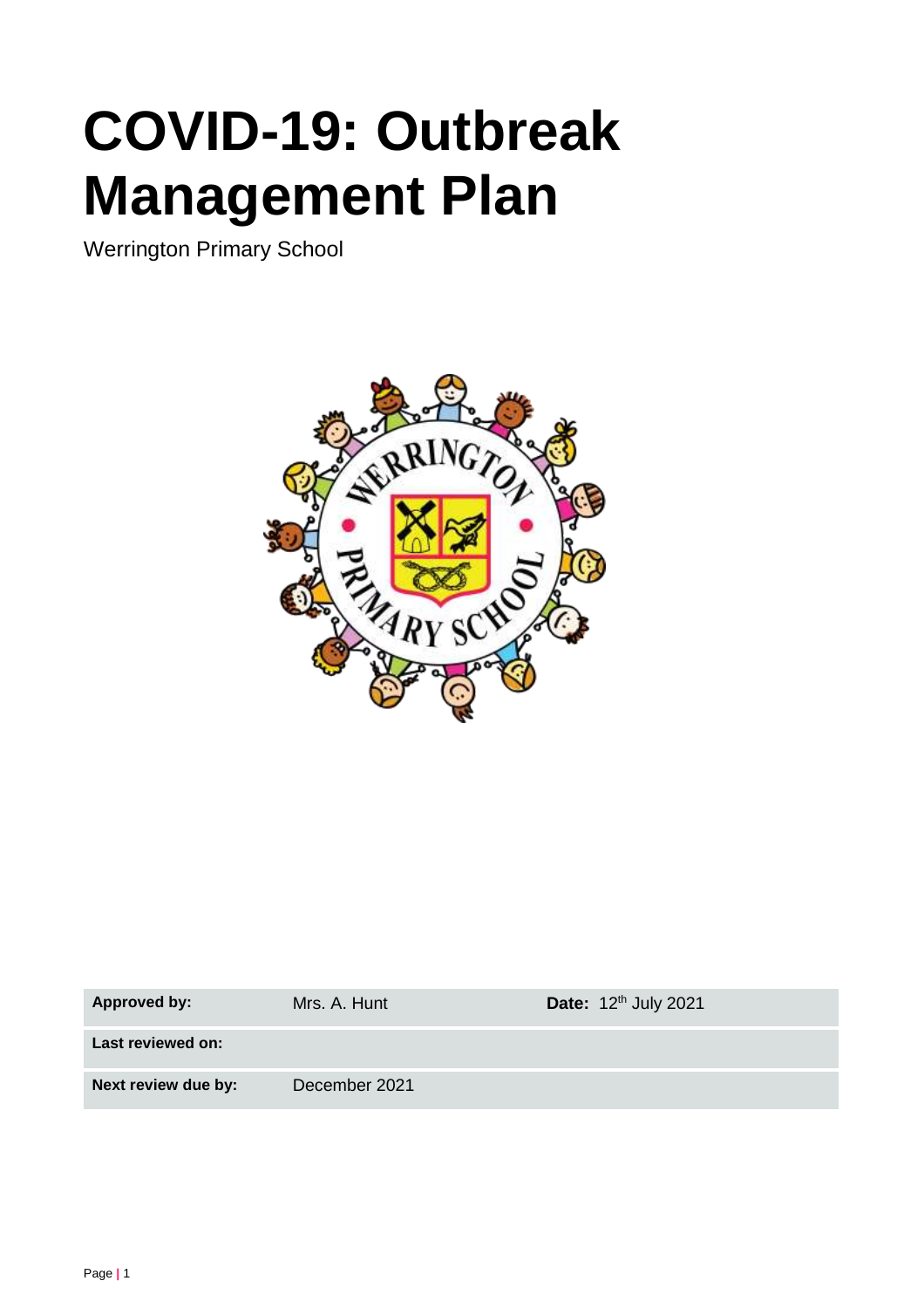## **1. Introduction**

This plan is based on the [contingency framework for managing local outbreaks](https://www.gov.uk/government/publications/coronavirus-covid-19-local-restrictions-in-education-and-childcare-settings) of COVID-19, provided by the Department for Education (DfE).

We will only implement some, or all, of the measures in this plan in response to recommendations provided by our local authority (LA), director of public health (DsPH), Public Health England (PHE) health protection team or the national government.

It may be necessary to implement these measures in the following circumstances, for example:

- To help manage a COVID-19 outbreak within the school
- If COVID-19 infection rates in the community are extremely high, and other measures have failed to reduce transmission
- As part of a package of measures responding to a 'variant of concern' (VoC)

## **2. Shielding**

We will adhere to national guidance on the reintroduction of shielding, which would apply to those on the shielded [patient list \(SPL\).](https://digital.nhs.uk/coronavirus/shielded-patient-list)

We will speak to individuals required to shield about additional protective measures in school or arrangements for home working or learning.

## **3. Other measures**

If recommended, we will limit:

- Residential educational visits
- > Open days
- > Transition or taster days
- > Parents coming into school
- > Live performances

## **4. Attendance restrictions**

Attendance restrictions will only be recommended as a last resort. If recommended, we will implement the measures in this section.

#### **4.1 Eligibility to remain in school**

In the first instance, we will stay open for:

- Vulnerable pupils
- Children of critical workers
- Reception, Year 1 and Year 2 pupils

If further restrictions are recommended, we will stay open for:

- Vulnerable pupils
- Children of critical workers

#### **4.2 Education and support for pupils at home**

All other pupils will be required to stay at home and will receive remote education.

We will aim to deliver remote education that meets the same quality and quantity of education that pupils would receive in school – Families will be signposted to Home Learning via Class Dojo and the school website [\(www.werringtonprimary.org.uk](http://www.werringtonprimary.org.uk/) )